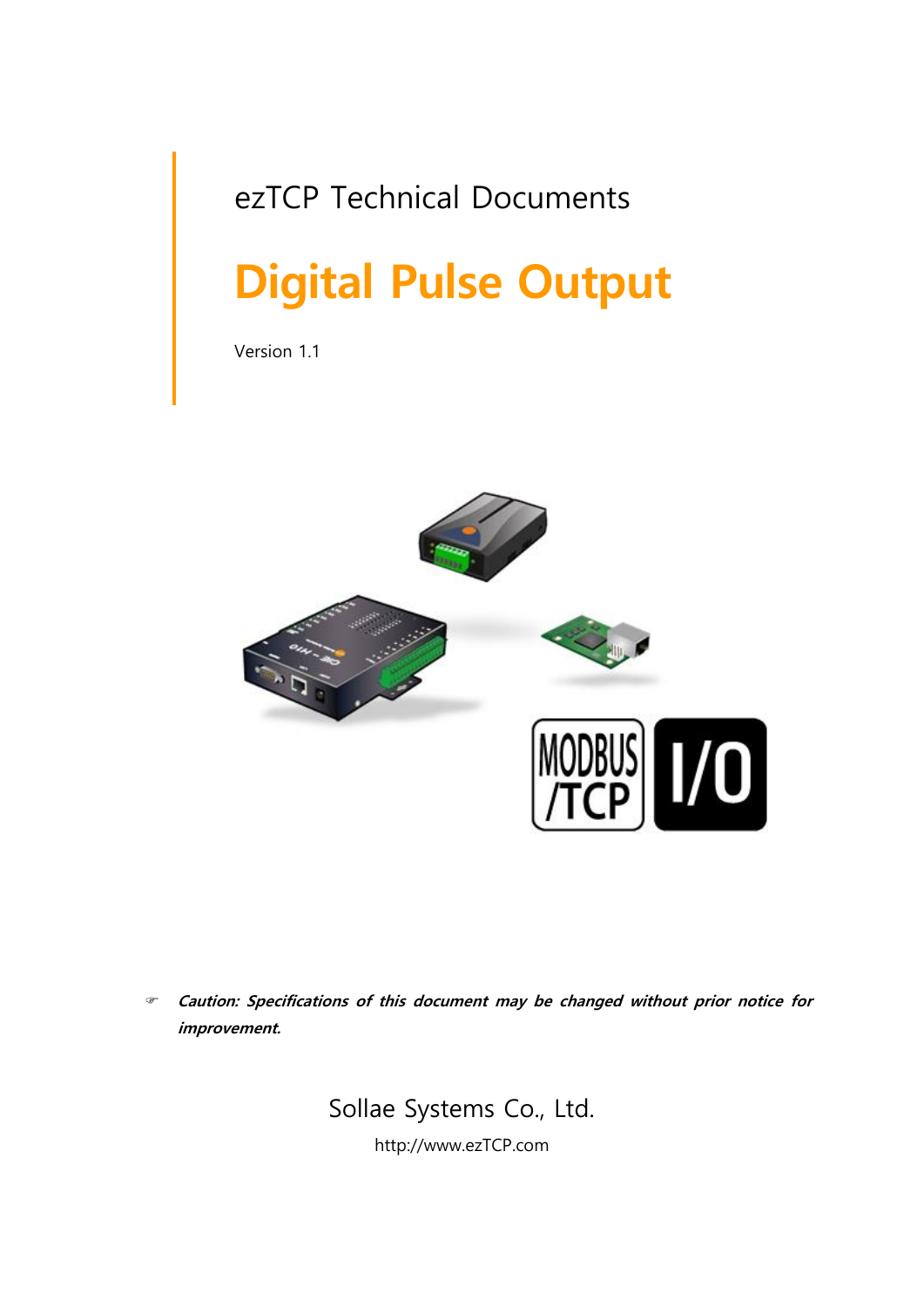# **Contents**

| 1 |  |
|---|--|
| 2 |  |
|   |  |
|   |  |
|   |  |
|   |  |
| 3 |  |
|   |  |
|   |  |
|   |  |
|   |  |
|   |  |
|   |  |
| 4 |  |
|   |  |
|   |  |
|   |  |
|   |  |
|   |  |
| 5 |  |

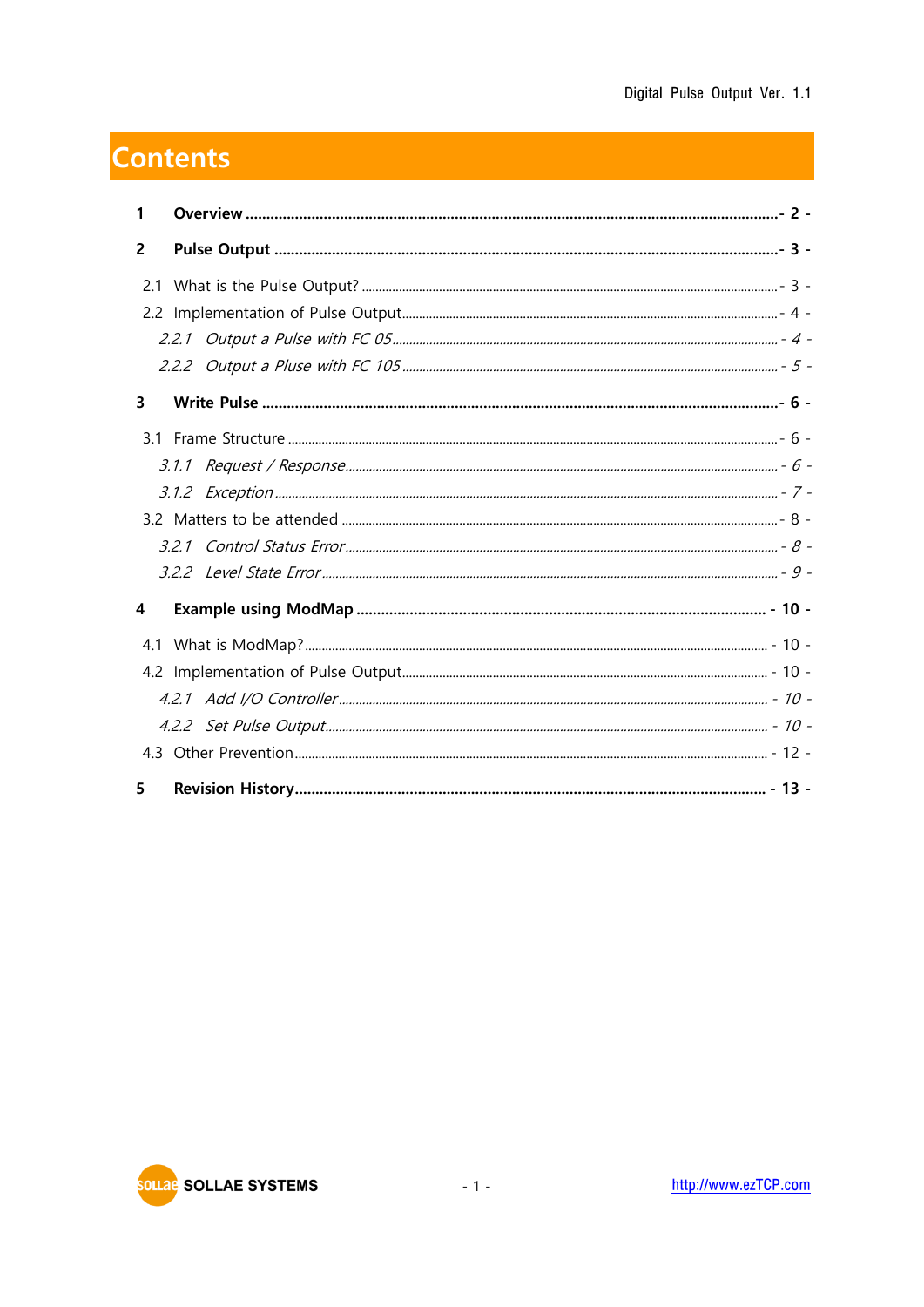# <span id="page-2-0"></span>**1 Overview**

As one of the control methods, all of our digital I/O controllers support Modbus/TCP in which it is possible to make user-defined functions for specific operations. Our products support a new function that outputs digital Pulse during certain time.

Directions for using this function are covered in this document.

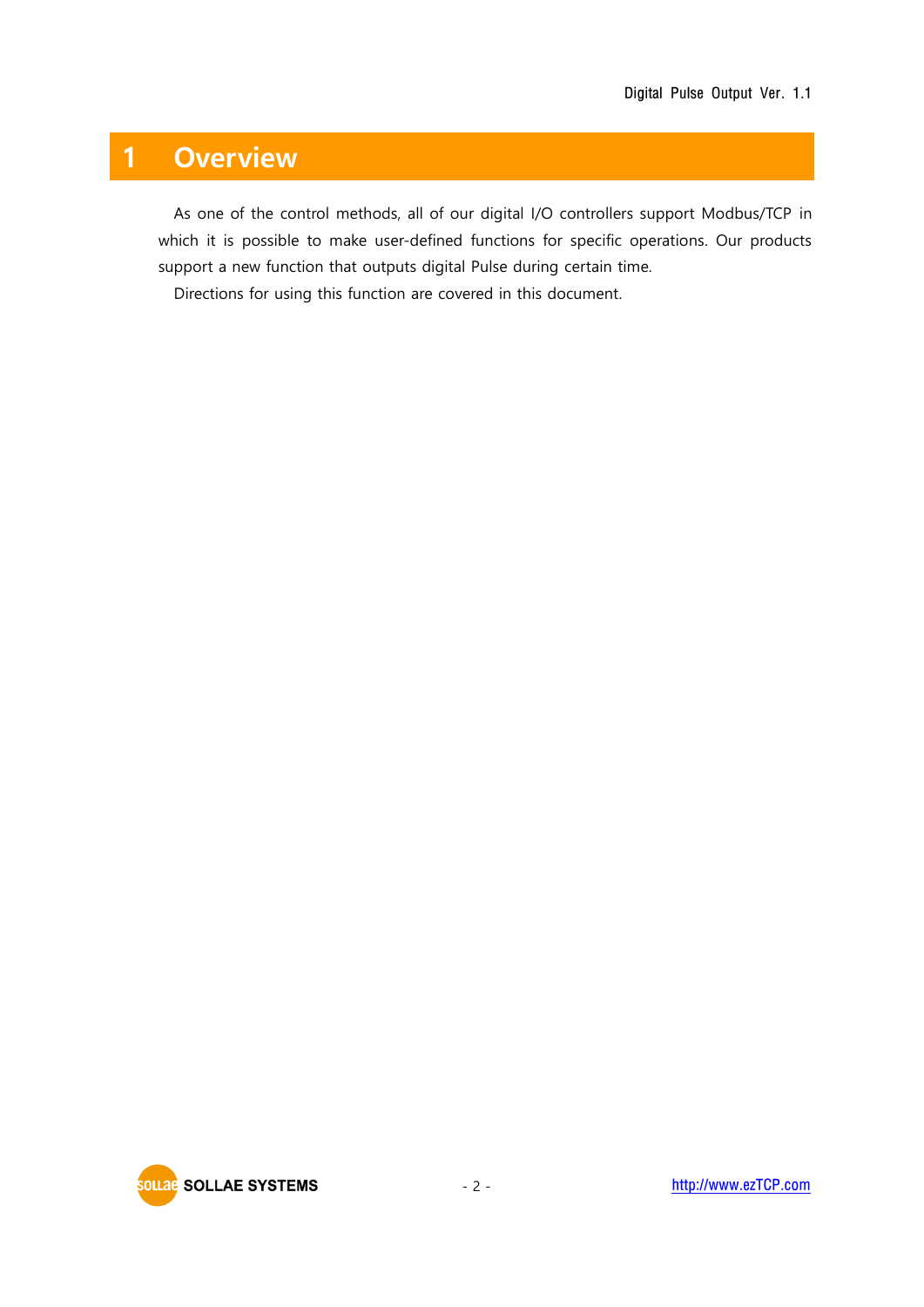# <span id="page-3-0"></span>**2 Pulse Output**

### <span id="page-3-1"></span>**2.1 What is the Pulse Output?**

Pulse output generally means that the level of output signals is toggled every certain time interval (period: T). Contrastively, the Pulse output we define here is staying HIGH(ON) or LOW(OFF) for a specific time(duration: t) and returns the previous status straightaway.





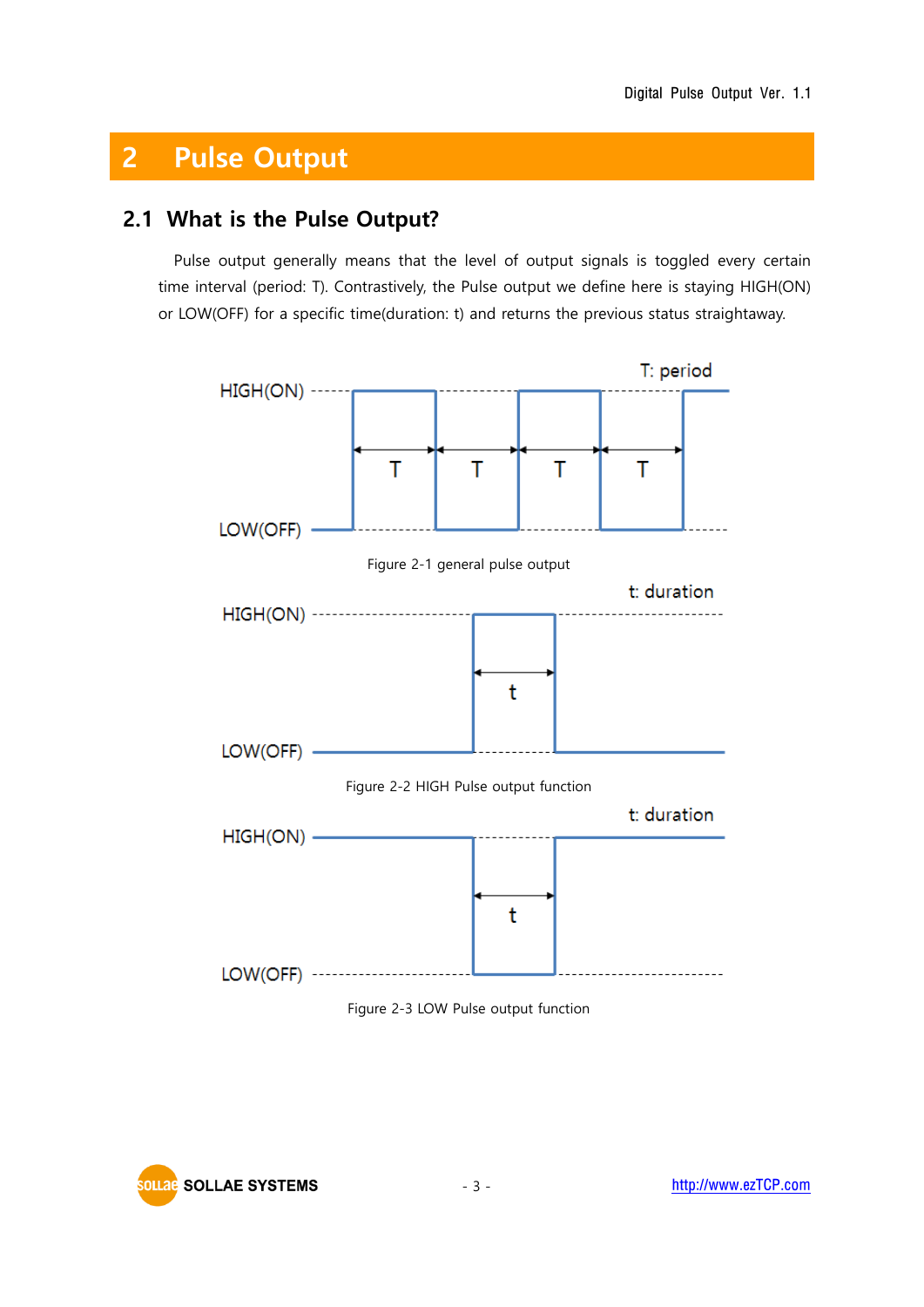## <span id="page-4-0"></span>**2.2 Implementation of Pulse Output**

Modbus/TCP offers some functions such as Write Multiple Register (FC 16) and Write Coil (FC 05) for controlling output ports. If you are supposed to implement the Pulse output with the two functions, the Master program should calculate the exact time of arrival of Modbus/TCP queries to control the output ports for certain time.

For instance, let us assume that you need a normal open system which should be closed for 3 seconds in specific situations. Then you can realize the system with Write Coil function (FC 05) as follows:



#### <span id="page-4-1"></span>2.2.1 Output a Pulse with FC 05

Figure 2-4 output a Pulse with FC 05

- ① A master S/W forwards [Q#1] to a controller
- ② A controller outputs HIGH by [Q#1]
- ③ 3 seconds later from forwarding [Q#1], the master S/W sends [Q#2]
- ④ The controller outputs LOW by [Q#2]

As use FC 05, the process might be a little complicated. However, it can be much easier with FC 105 like the chapter below.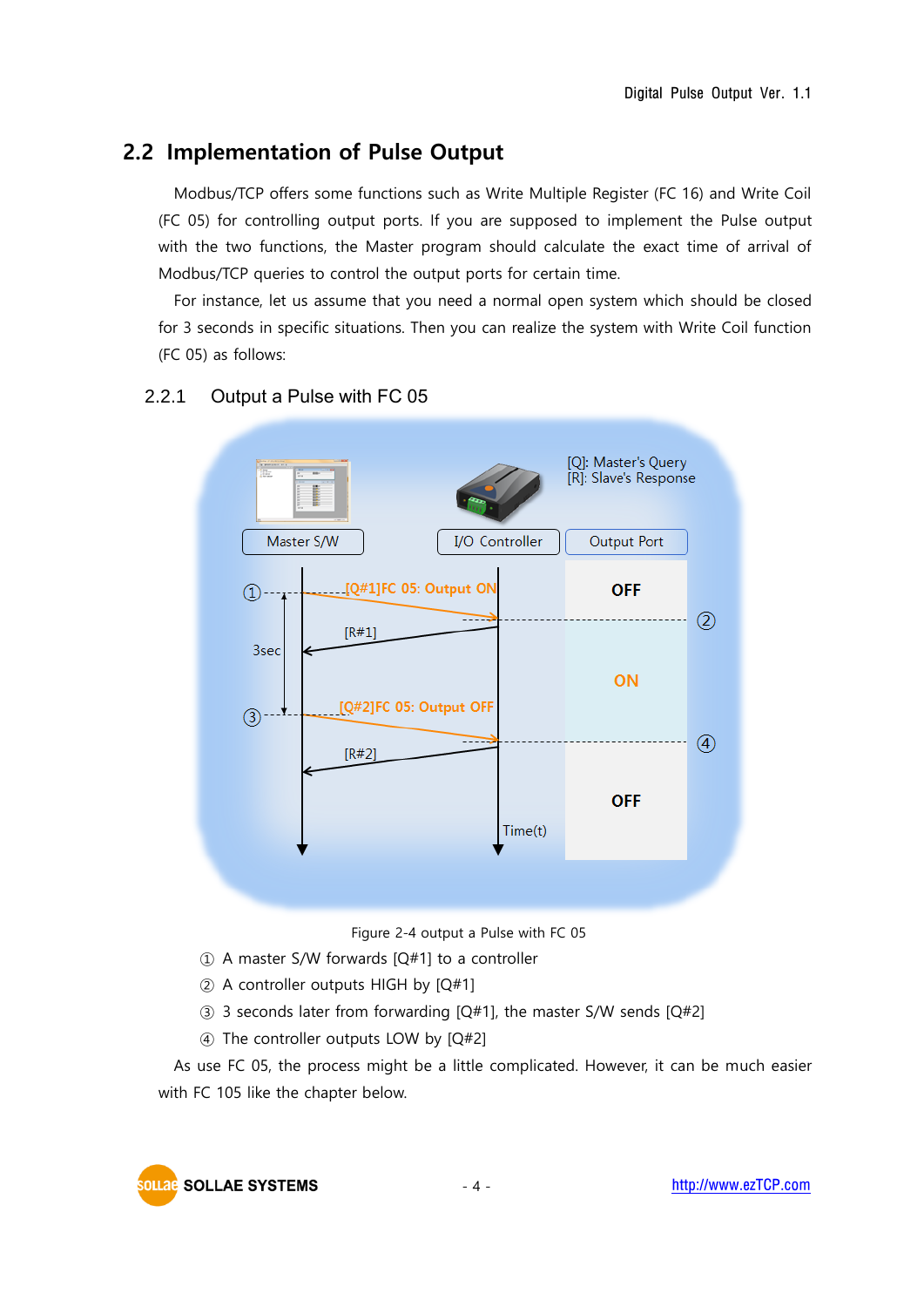

#### <span id="page-5-0"></span>2.2.2 Output a Pluse with FC 105

Figure 2-5 output a Pulse with FC 105

- ① A master forwards [Q]
- ② A controller outputs HIGH by [Q]
- ③ After 3 seconds, the controller quits output

As you can see, it is so convenient because the process is accomplished with just one frame of request with FC 105.

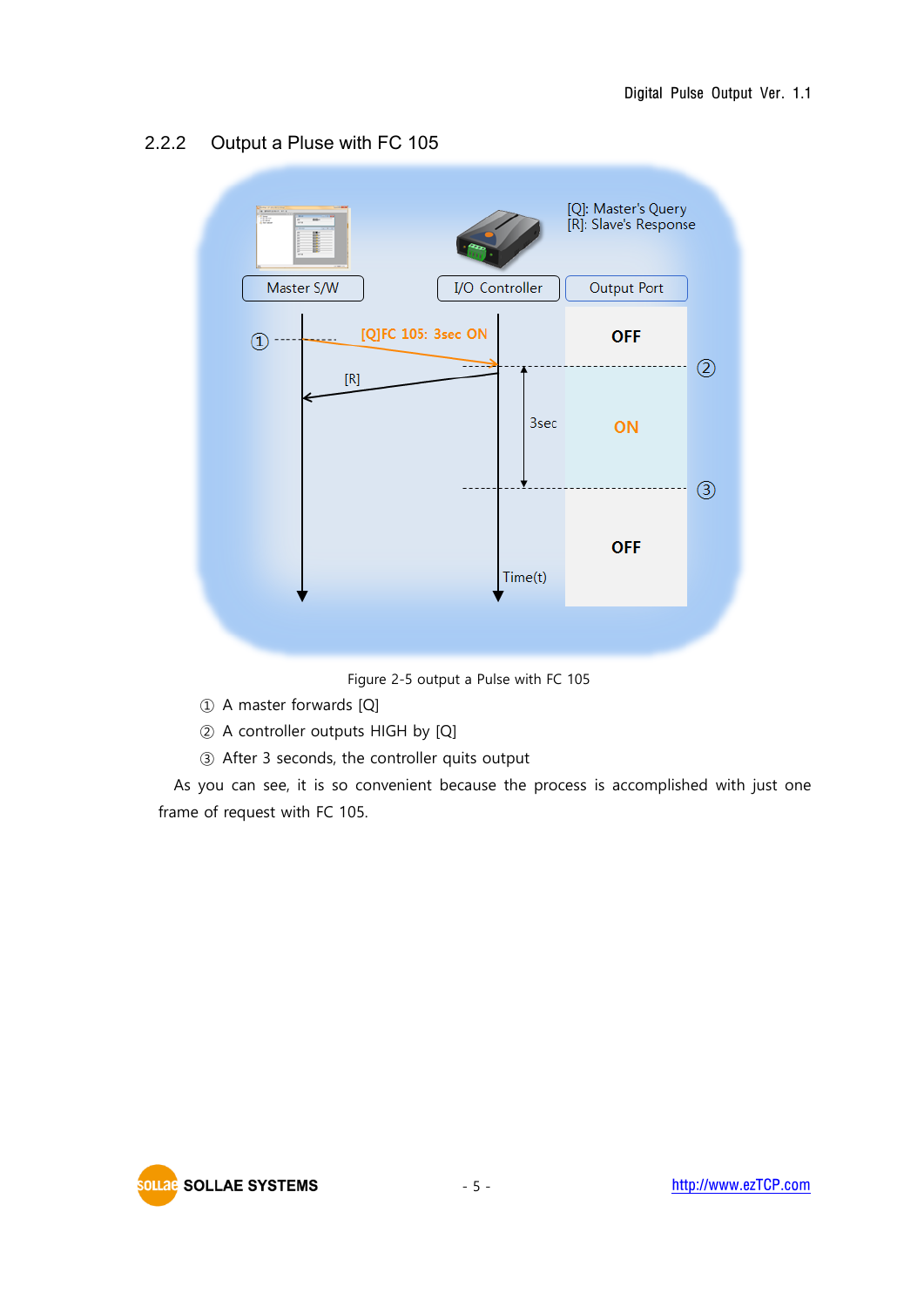# <span id="page-6-0"></span>**3 Write Pulse**

### <span id="page-6-1"></span>**3.1 Frame Structure**

#### <span id="page-6-2"></span>3.1.1 Request / Response

#### Request / Response of Write Pulse

| <b>Function</b><br>code (0x69) | Reference number | <b>Duration</b> | Data value |
|--------------------------------|------------------|-----------------|------------|

Figure 3-1 request / response frame of the Write Pulse

● byte 0: function code

Function code of write pulse is 0x69(=105).

● byte 1~2: reference number

This is address of an output port you want to control.

● byte 3~4: duration

The unit is millisecond. You can set this value from 40 to 10000. (0x0028  $\sim$  0x2710) Some examples are as follows:

| decimal       | hexadecimal (HEX) | note          |
|---------------|-------------------|---------------|
| 40 (0.04sec)  | 0028              | minimum value |
| 500 (0.5sec)  | 01F4              |               |
| 1000 (1sec)   | 03E8              |               |
| 3000 (3sec)   | OBB8              |               |
| 10000 (10sec) | 2710              | maximum value |

Table 3-1 setting examples

byte 5: On/Off

Set the data value to '0xFF' for giving HIGH level output and set it to '0x00' for giving LOW level output.

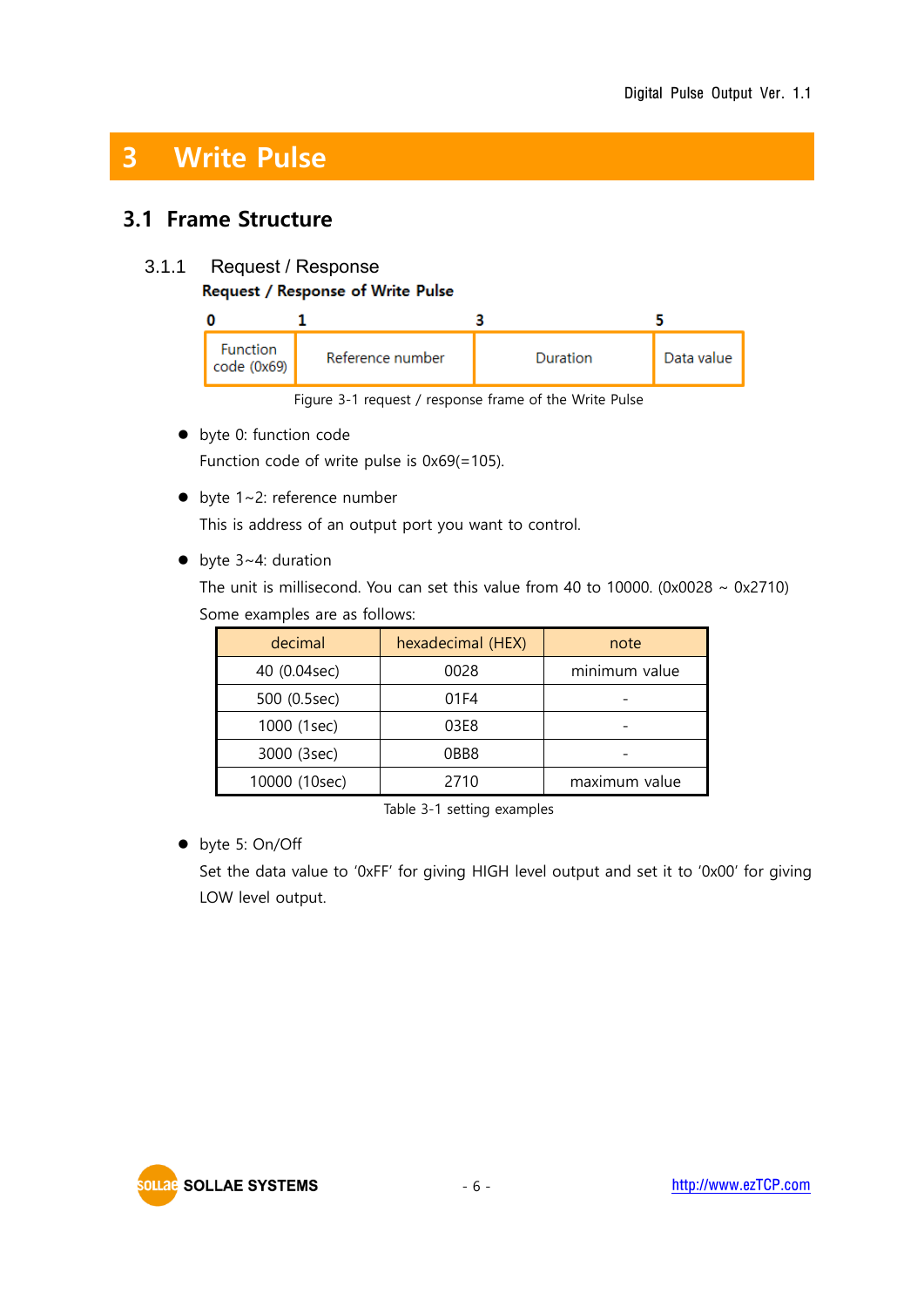#### <span id="page-7-0"></span>3.1.2 Exception

#### **Exceptions of Write Pulse**



Figure 3-2 exceptions of write pulse

- byte 0: function code Function code of exception response is 0xE9
- byte 1: exception code

Exception code can be 0x01, 0x02, 0x03 or 0x06.

| code | name                                           | description                               |
|------|------------------------------------------------|-------------------------------------------|
| 0x01 | Error in the function code<br>Illegal Function |                                           |
| 0x02 | Illegal Data Address                           | Error in the reference number             |
| 0x03 | Illegal Data Value                             | Error in the data value                   |
|      | Slave Device Busy                              | Another master is already controlling the |
| 0x06 |                                                | slave by FC 105.                          |

Table 3-2 exception codes

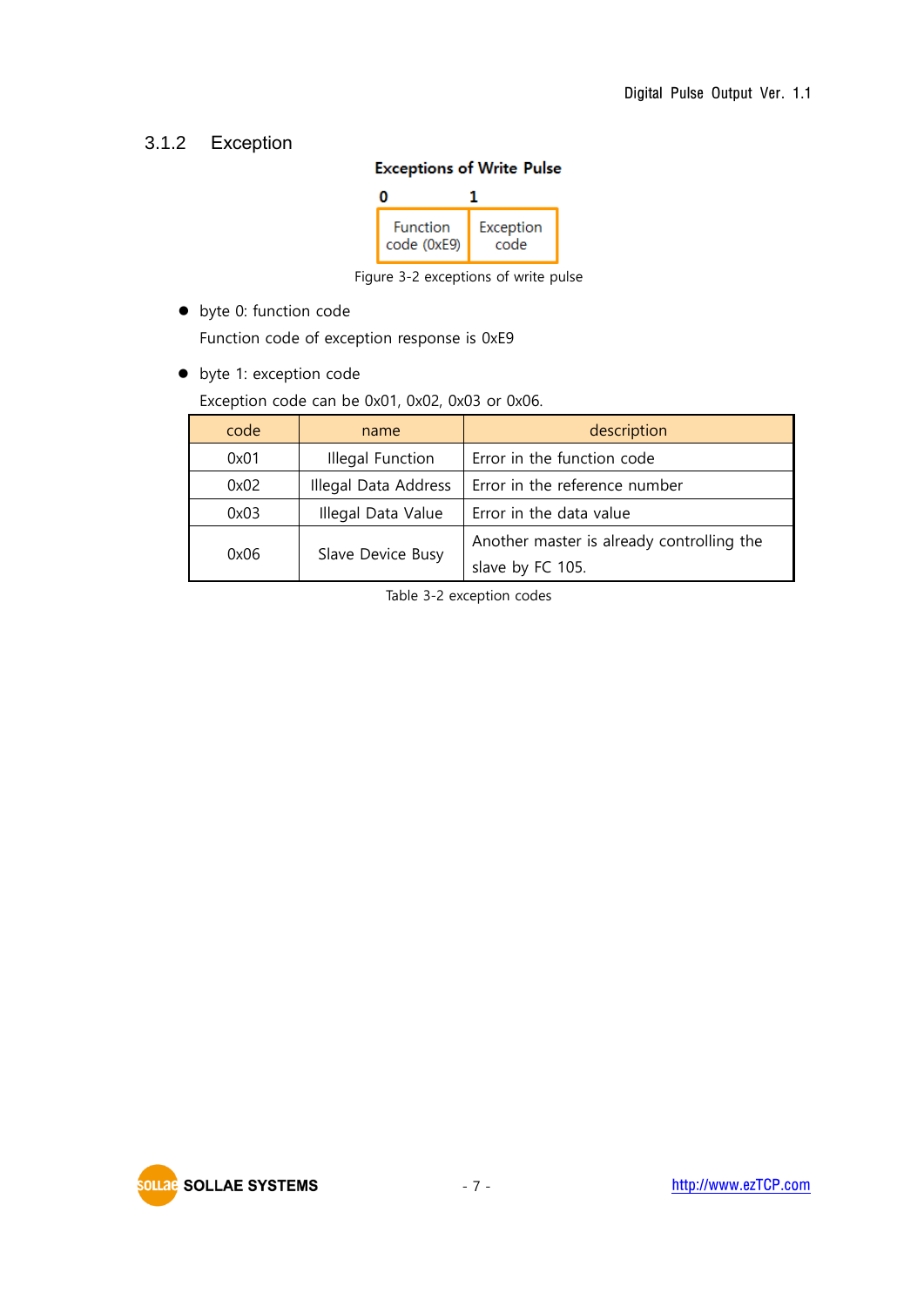### <span id="page-8-0"></span>**3.2 Matters to be attended**

Before controlling a device by FC 105, a master S/W should check the current status of the slave. Please check if the slave is in one of the two states below.

#### <span id="page-8-1"></span>3.2.1 Control Status Error

The slave's output port which is on a pulse output control by itself or another device cannot be controlled till the previous control is finished.



Figure 3-3 control state error

At the time point  $(3)$ , a controller cannot set the output port to HIGH by  $[Q#2]$ because the control by [Q#1] has not been finished yet.

The exception code of [R#2] is 0x06. (Slave Device Busy)

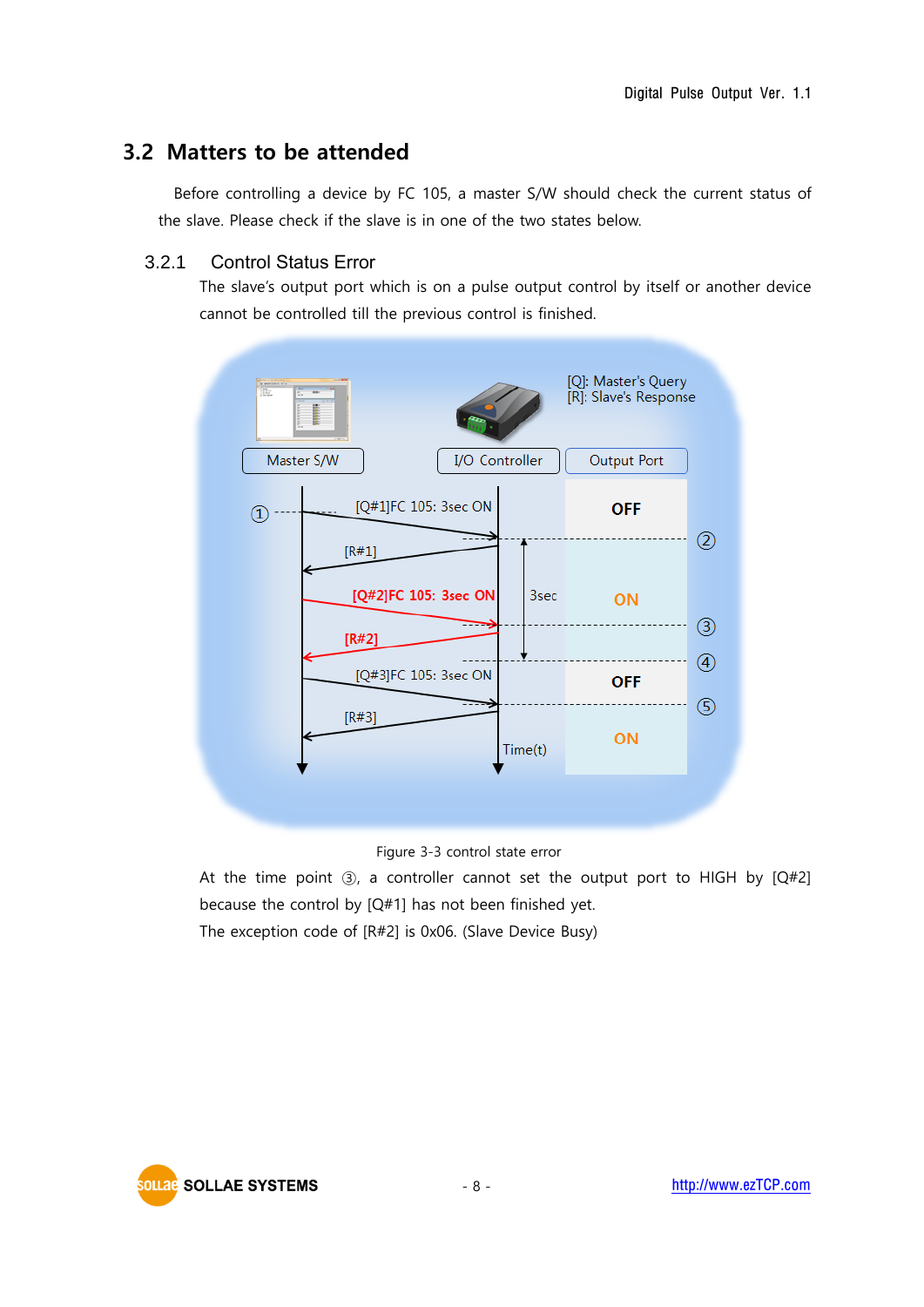#### <span id="page-9-0"></span>3.2.2 Level State Error

The slave's output port cannot be controlled by FC 105 if the port is set to the same level as the query of the function code.

| <b>Control Level</b> | <b>Current State</b> | Result           |
|----------------------|----------------------|------------------|
| <b>HIGH</b>          | <b>HIGH</b>          | error response   |
| HIGH                 | LOW                  | normal operation |
| LOW                  | <b>HIGH</b>          | normal operation |
| <b>OW</b>            | <b>OW</b>            | error response   |

Table 3-3 available conditions for FC 105





At the time point  $(2)$ , a controller cannot set the output port to HIGH by  $[Q#1]$ because the output port is already set to HIGH. In this case, the master S/W should change the level to LOW by FC 05 or etc., before controlling the port with FC 105. The exception code of [R#1] is 0x03. (Illegal Data Value)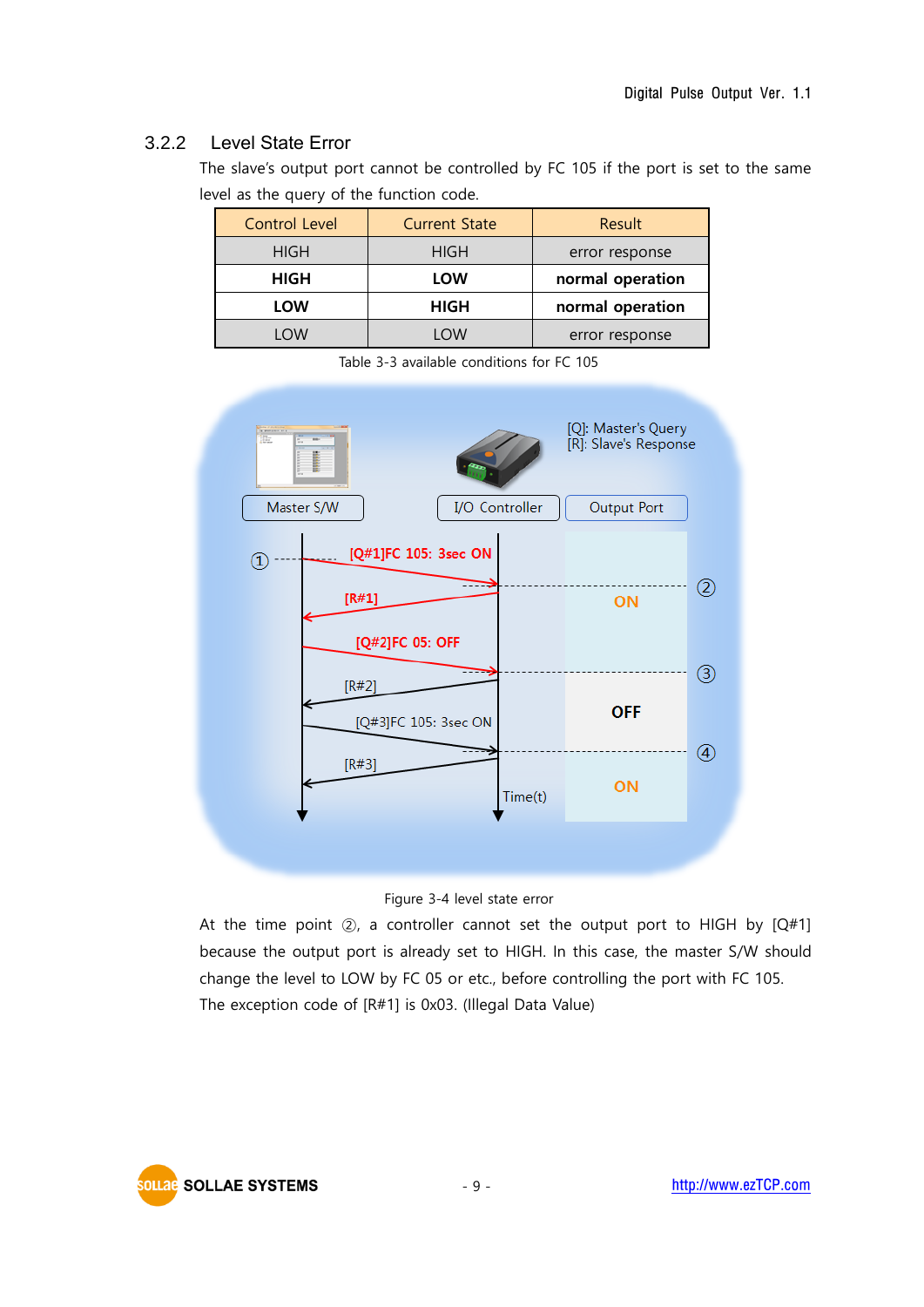# <span id="page-10-0"></span>**4 Example using ModMap**

### <span id="page-10-1"></span>**4.1 What is ModMap?**

ModMap is a Modbus/TCP master program which offers controlling multiple remote I/O devices on a single window for MS Windows.

**You can download ModMap on our web site for free.**

### <span id="page-10-2"></span>**4.2 Implementation of Pulse Output**

#### <span id="page-10-3"></span>4.2.1 Add I/O Controller

[Group] > [Add I/O Controller]

Run ModMap and add the remote I/O device. You can add it automatically and manually.

| ModMap 1.0F (2011/08/11)-Group |                       |                    |      |            |  |
|--------------------------------|-----------------------|--------------------|------|------------|--|
|                                | Group                 | Warning message    | View |            |  |
|                                |                       | Add I/O Controller |      | $\sqrt{2}$ |  |
|                                | Manage I/O Controller |                    |      |            |  |
|                                |                       | Backup             |      |            |  |
|                                |                       | Restore            |      |            |  |
|                                |                       | Open Script        |      |            |  |
|                                |                       |                    |      |            |  |

Figure 4-1 add I/O controller

#### <span id="page-10-4"></span>4.2.2 Set Pulse Output

 $\bullet$  [Modify I/O Controller Settings] Right click the name of I/O controller on a control window or tree region.

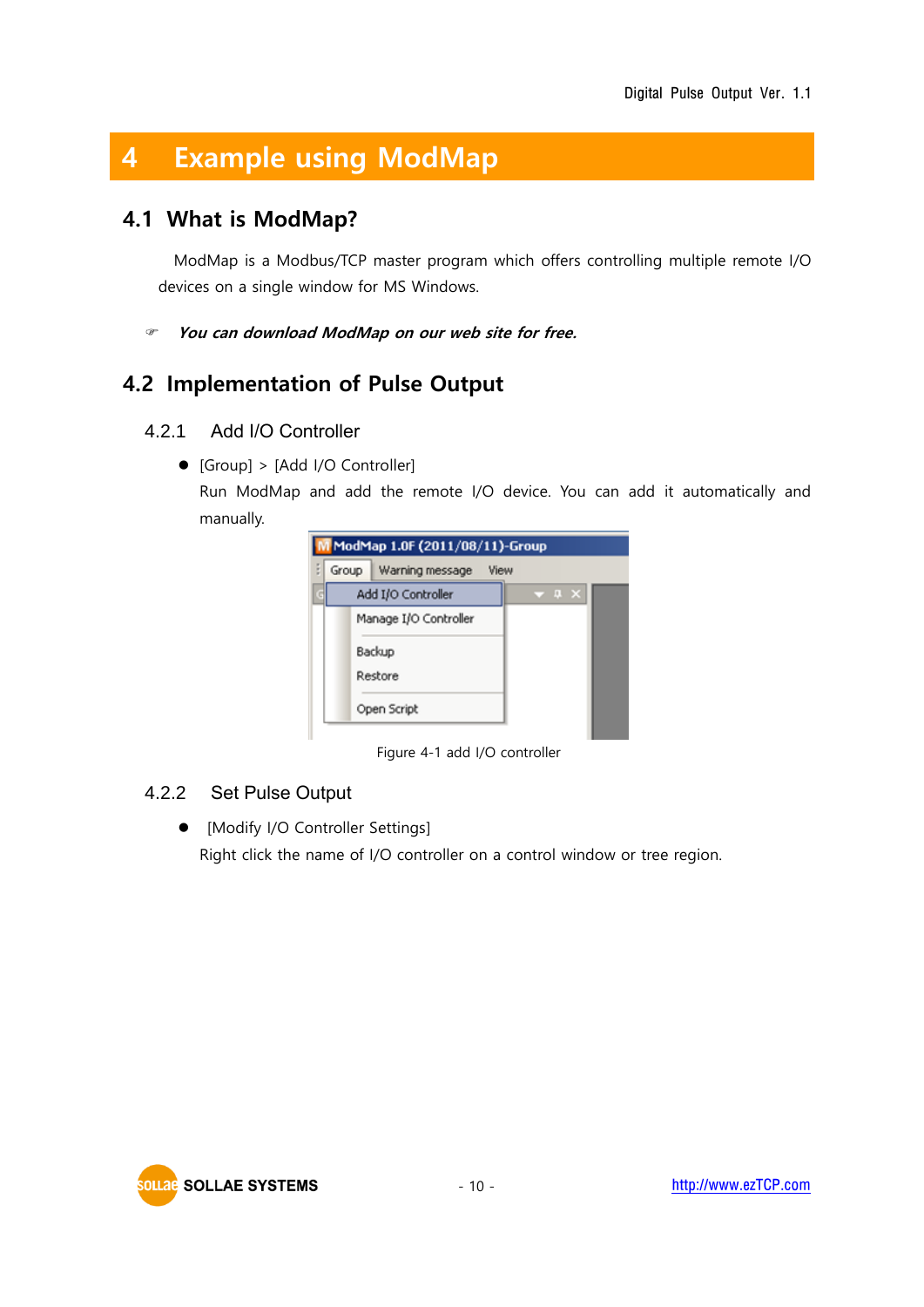

Figure 4-2 modify I/O controller

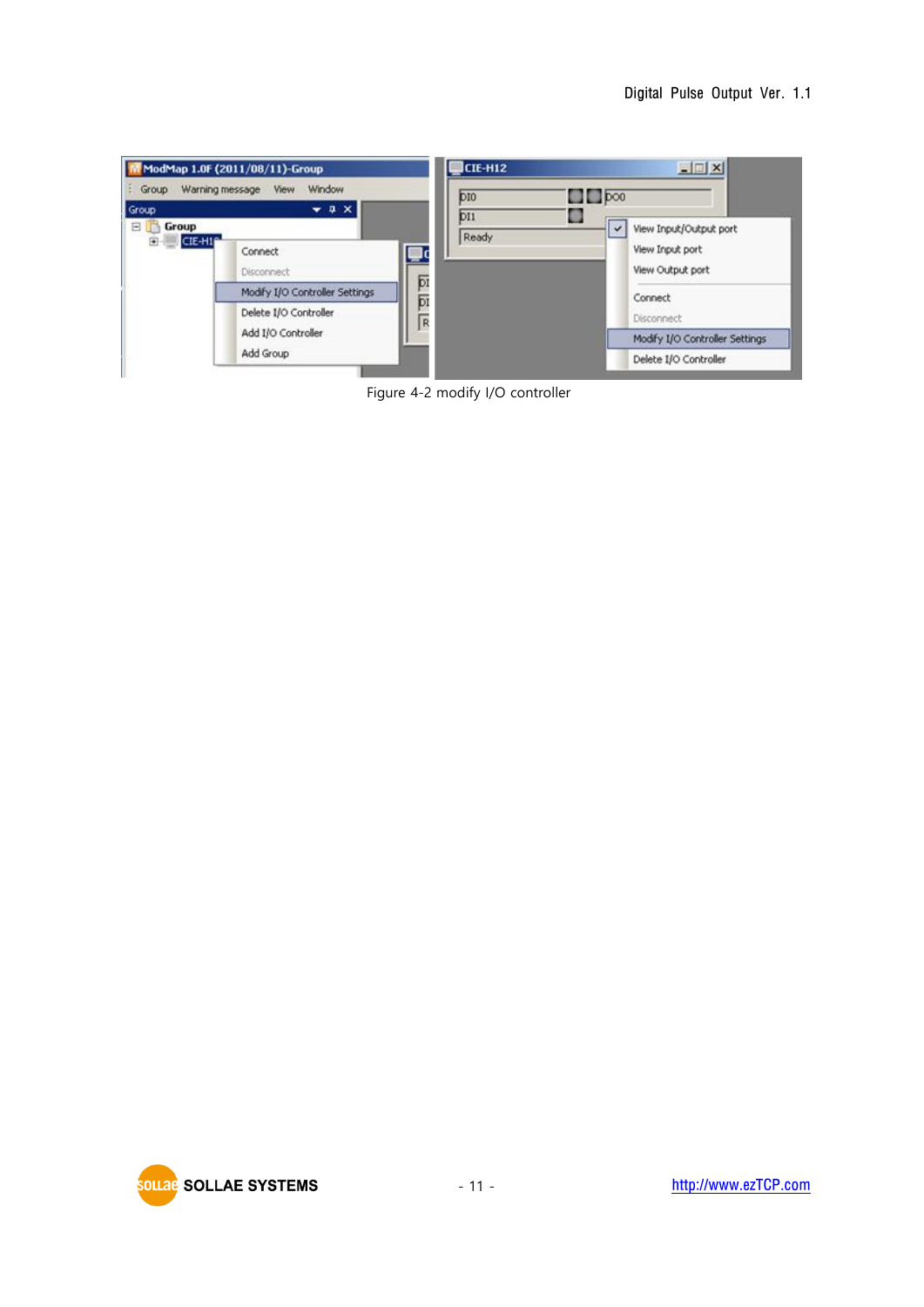| • [Set Pulse Control]                                                                         |                                                                                                                 |                                                                                                                                                                           |
|-----------------------------------------------------------------------------------------------|-----------------------------------------------------------------------------------------------------------------|---------------------------------------------------------------------------------------------------------------------------------------------------------------------------|
| 502                                                                                           | <b>502</b>                                                                                                      | 502                                                                                                                                                                       |
| Pulse Control                                                                                 | Pulse Control                                                                                                   | Pulse Control                                                                                                                                                             |
| DO0-Disable<br>Level of Pulse<br>Disable<br>Duration of Pulse<br>40<br>ms ( $40 \sim 10000$ ) | DO0-Disable<br>Level of Pulse<br>Disable<br><b>Disable</b><br>e<br>LOW<br>ms ( $40 \sim 10000$ )<br><b>HIGH</b> | DO0-HIGH-40ms<br><b>SS</b><br>ress<br>Level of Pulse<br><b>HIGH</b><br>Duration of Pulse<br>tput port<br>3000<br>$(3)$ ms (40 ~ 10000)<br>lн<br>т<br>$\blacktriangledown$ |
|                                                                                               |                                                                                                                 |                                                                                                                                                                           |
| Cancel                                                                                        | Cancel                                                                                                          | OK<br>Cancel                                                                                                                                                              |

Figure 4-3 set pulse control

- ① Choose an output port.
- ② Select an output level.
- ③ Input a duration of pulse.
- ④ Press the [OK] button.
- [Completion of the setting]

| CIE-H12          |                 |  |
|------------------|-----------------|--|
| <b>DIO</b>       | $\ln \log$<br>ι |  |
| $\overline{D11}$ |                 |  |
| Ready            |                 |  |
|                  |                 |  |

Figure 4-4 completion of setting pulse control

### <span id="page-12-0"></span>**4.3 Other Prevention**

If a level status error occurs, the message below will be popped up.

| ModMap 1.0F (2011/08/11)                                                                                                                         |  |
|--------------------------------------------------------------------------------------------------------------------------------------------------|--|
| The LOW pulse type is valid only if the port status is HIGH.<br>After choosing the job what you want to do, please click the OK button.          |  |
| I want to close the window with no additional operation.<br>C I want to let the ModMap changes the port status to HIGH and write LOW pulse type. |  |
|                                                                                                                                                  |  |

Figure 4-5 message by level state error